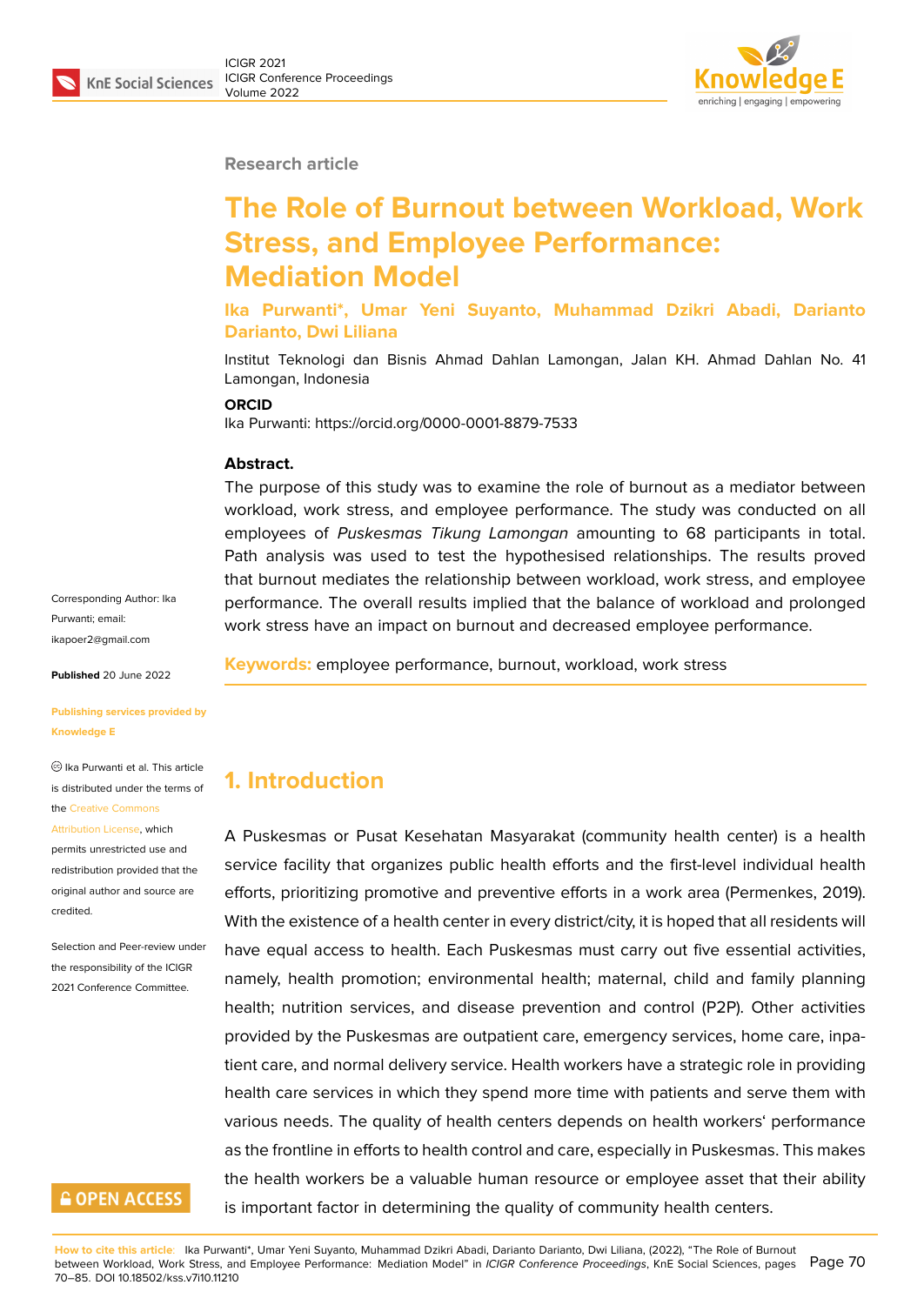The good and bad service of healthcare workers in serving patients can be seen from their performance. The employees who have good performance can help the company to achieve the goals. [1] defines performance as the result of work in quality and quantity achieved by an employee in carrying out the tasks according to responsibilities given to him. It shows that the company must be able to provide responsibilities to employees according to their abil[it](#page-12-0)y or expertise in doing work. According to Permenkes RI number 75 2014, analysis of needs for health workers at Puskesmas is calculated based on workload. Calculation of objective workload needs to be done to find out the actual workload condition [2].

Puskesmas Tikung is a sub-district health center category that participates in providing health services in the National Health Insurance Program. In 2020-2021 Puskesmas Tikung experienced [a](#page-12-1) decline in performance when compared to previous years. This is because the *COVID-19* cases have become a big problem for medical personnel as the frontline in handling *COVID-19* patients. This condition forces health workers to work hard and fast in handling each case so that the transmission does not become over widespread, every patient can recover, and there are no more cases of death due to the coronavirus. Several studies have identified various factors that cause a decrease in the performance of health workers in the *COVID-19* era, including workload and work stress [3], [4], [5], and [6]. Research conducted by [7] on health workers in 8 islands in Indonesia states that 55% of health workers experience stress due to *COVID-19* and work pressure.

The [w](#page-12-2)o[rk](#page-12-3)lo[ad](#page-12-4) often [o](#page-12-5)ccurs as a result of the p[at](#page-12-6)ient's condition always changing, working hours needed usually exceeds one's ability, however, desire to provide excellent service is very high. [8] states that the workload is the amount of work to be completed by a group or someone at the specified time limit. If an employee can complete and adapt to several duties that have been given then it will not become a workload. However, if an employee is not [su](#page-12-7)ccessful, the duties become a workload. The excessive workload can lead to decreased quality of an individual's performance. According to [9], the workload is something that is felt beyond the ability of the worker to do his job.

Work stress is a form of response both physically and mentally to changes in the work environment that are perceived to be disruptive and cause him to become [th](#page-12-8)reatened. Stress condition will affect a person's emotions, thought processes, and physical condition, where the pressure comes from the work environment in which the individual is located. The work environment needs to be managed properly to prevent stressful conditions and encourage high performance. [10] said that work stress at a high level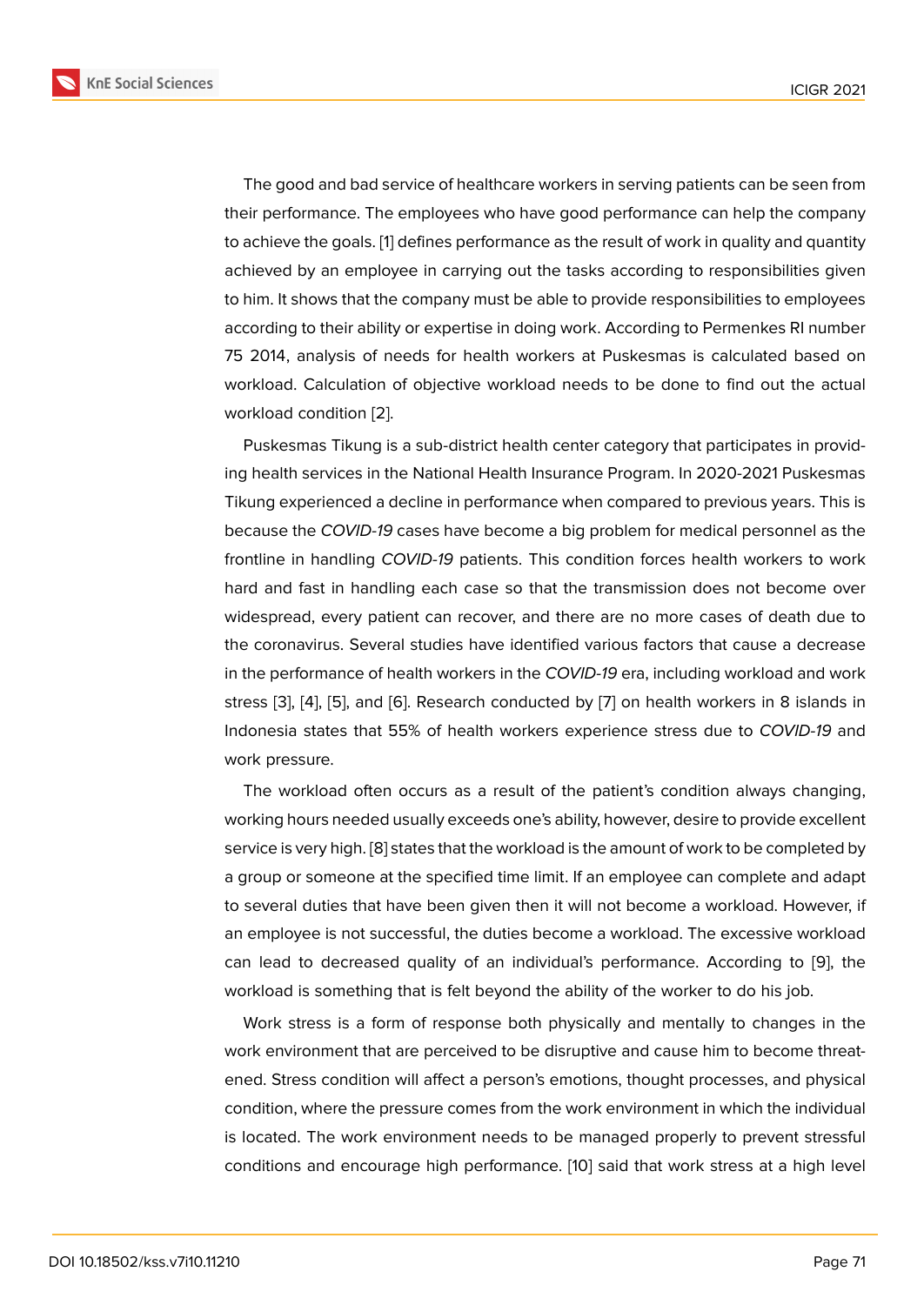can significantly reduce employee performance. [11], [12], and [13] have proven that work stress harms on employee performance.

In addition to performance, the workload and work stress faced by health workers during *COVID-19* pandemic also have an impact [o](#page-12-9)n [bu](#page-13-0)rnout [\[6](#page-13-1)], [14] further impact on employee performance [15]. A study of [14], [16], [17] revealed that workload and work stress have a positive effect on burnout. Burnout has a significant effect on employee performance [18], [19], [20], and [21].

This study aims to e[xam](#page-13-2)ine and ana[lyz](#page-13-3)e [the](#page-13-4) [eff](#page-13-5)ect of workload, work stress, and burnout on health workers' perfo[rm](#page-13-9)ance, and to analyze burnout as a mediating variable on employee [pe](#page-13-6)rf[orm](#page-13-7)[ance](#page-13-8).

### **2. Literature Review and Hypotheses**

### **2.1. Workload and Employee Performance**

Employee workload is a critical determinant of health workers' performance [22], [4]. The workload is something that arises from the interaction between tasks, work environment, skills, behavior, and perceptions of workers [2]. [3] state that workload refers to the intensity of a job assignment. [24] defines workload as the relationship [betw](#page-13-10)[ee](#page-12-3)n the resources required to carry out a task and the resources available, if we the resources as time, the requirement was greater than the avai[la](#page-12-1)bil[ity](#page-12-2), and we can say that workload was excessive. However, this definit[ion](#page-13-11) must be elaborated in several directions, including precisely what constitutes a resource (besides time). According to [2], the workload is the process of analyzing the time used by a person or group of people in completing task or group of positions (work unit), which is carried under normal conditions. If a worker can complete and adapt to the tasks given, then it does not become a [w](#page-12-1)orkload. However, if the worker is not successful then the tasks and activities become a workload. Workload is classified into two, namely physical and mental workload. The physical workload is workload due to muscle activity. Meanwhile, the mental workload is workload due to brain or mental activity. Physical workload indicators include physical demand and effort. Mental workload indicators include mental demand, temporal demand, performance, and frustration level [25].

[26] found that the effect of workload on employee performance can be in the form of positive and negative effects. Based on a study conducted by [13], [27] stated that workload has a [sig](#page-14-0)nificant negative effect on employee performance when the wo[rklo](#page-14-1)ad goes up, the employee performance will eventually decline. But according to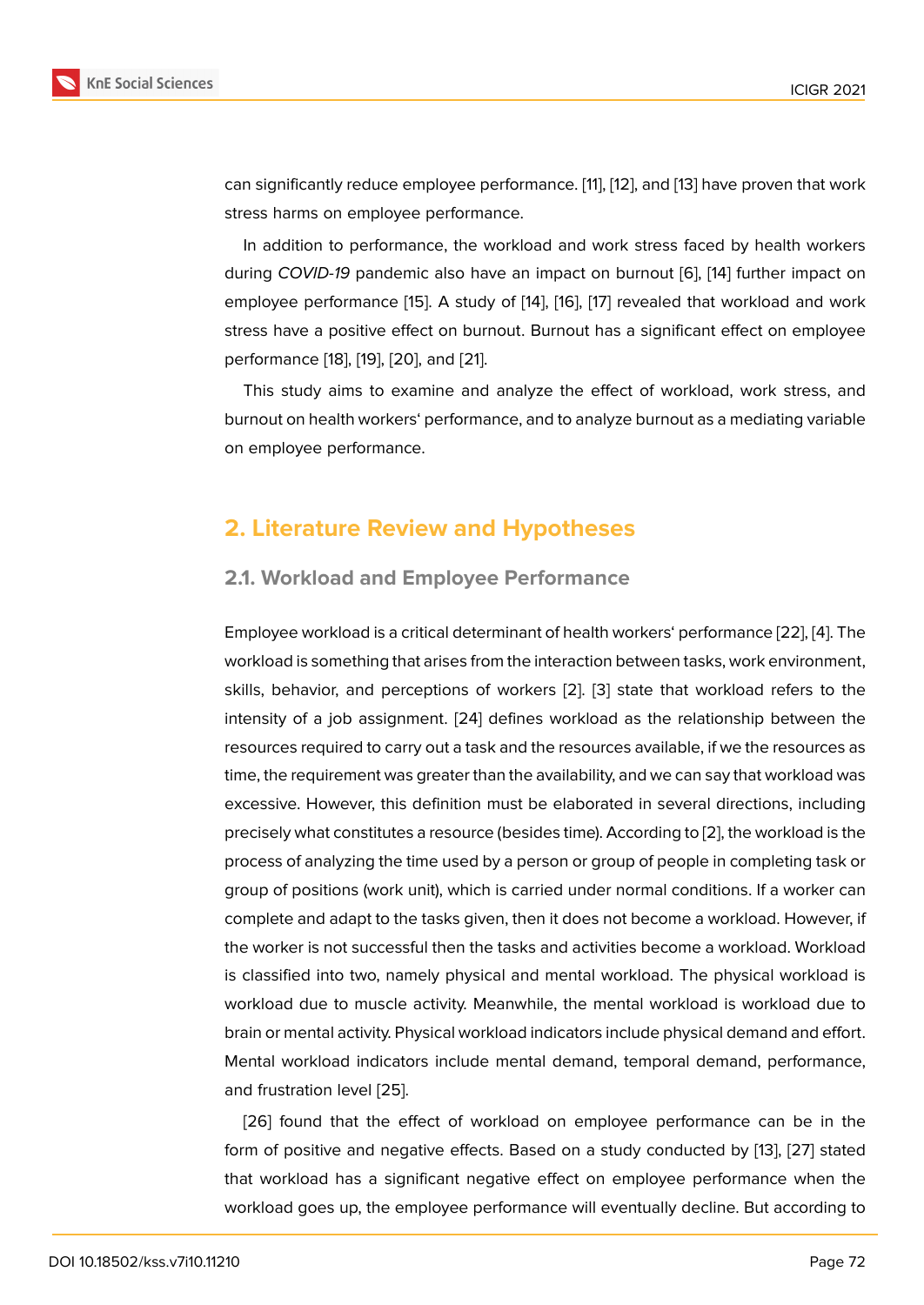[26] workload has a significant positive effect on employee performance. This means that the appropriate workload, the more significant the performance advance in that company. [12], [28] indicate that excessive workload will have an impact on decreasing [the](#page-14-1) quality of work. Boredom in work or tasks that too little will result in a lack of attention to work thereby potentially endagering workers. Thus, a moderate level of the workload will alway[s in](#page-13-0)c[reas](#page-14-2)e performance because employees perform their duties effectively [29]. As such, this study hypothesis that:

**Hypothesis 1:** Workload is negatively related to employee performance.

### **2.2. Work Stress and Employee Performance**

Work stress is feeling pressure faced by employees in the face of work. Job stress is marked by symptomps of emotional instability, feelings of calm, aloofness, hard to sleep, relaxed bias, anxiety, tension and nervousness [30]. Work stress can occur when person faces a task that cannot be reached by an employees ability, for example if an employee's ability has only reached five but faces a demanding task with a score of nine, then this condition can cause work stress. Furthe[rmo](#page-14-3)re, excessive work stress can threaten a person's ability to deal with the environment and finally will bother his quality performance [31]. Work stress if not managed properly can result in disability someone interacting positively with the environment and job. The indicators of work stress in this study are as follows [32], task demands, role demands, claims between personal, organizationa[l st](#page-14-4)ructure, and organizational leadership.

Some studies have proven that work work stress has a negative impact on performance [33], [34], [12], [13], [and](#page-14-5) [14]. However, this study is not consistent with the result of the study [11], [35] who found that job stress had a positive effect on performance. This confirms that for a company with good stress management, work stress has a positive effect o[n p](#page-14-6)e[rfor](#page-14-7)[man](#page-13-0)c[e. B](#page-13-1)ased [on](#page-13-3) this, the second hypothesis has been framed:

**Hypoth[es](#page-12-9)is [2:](#page-14-8)** Work stress is negatively related to employee performance

#### **2.3. Workload and Burnout**

The *COVID-19* pandemic has caused psychological disorders, especially in health workers. The psychological disorder various forms of the workload from light to heavy. The workload often occurs as a result of the patient's condition always changing, working hours needed to provide services directly to the patient usually exceeds one's ability, however, desire to provide excellent service is very high. the high workload can lead to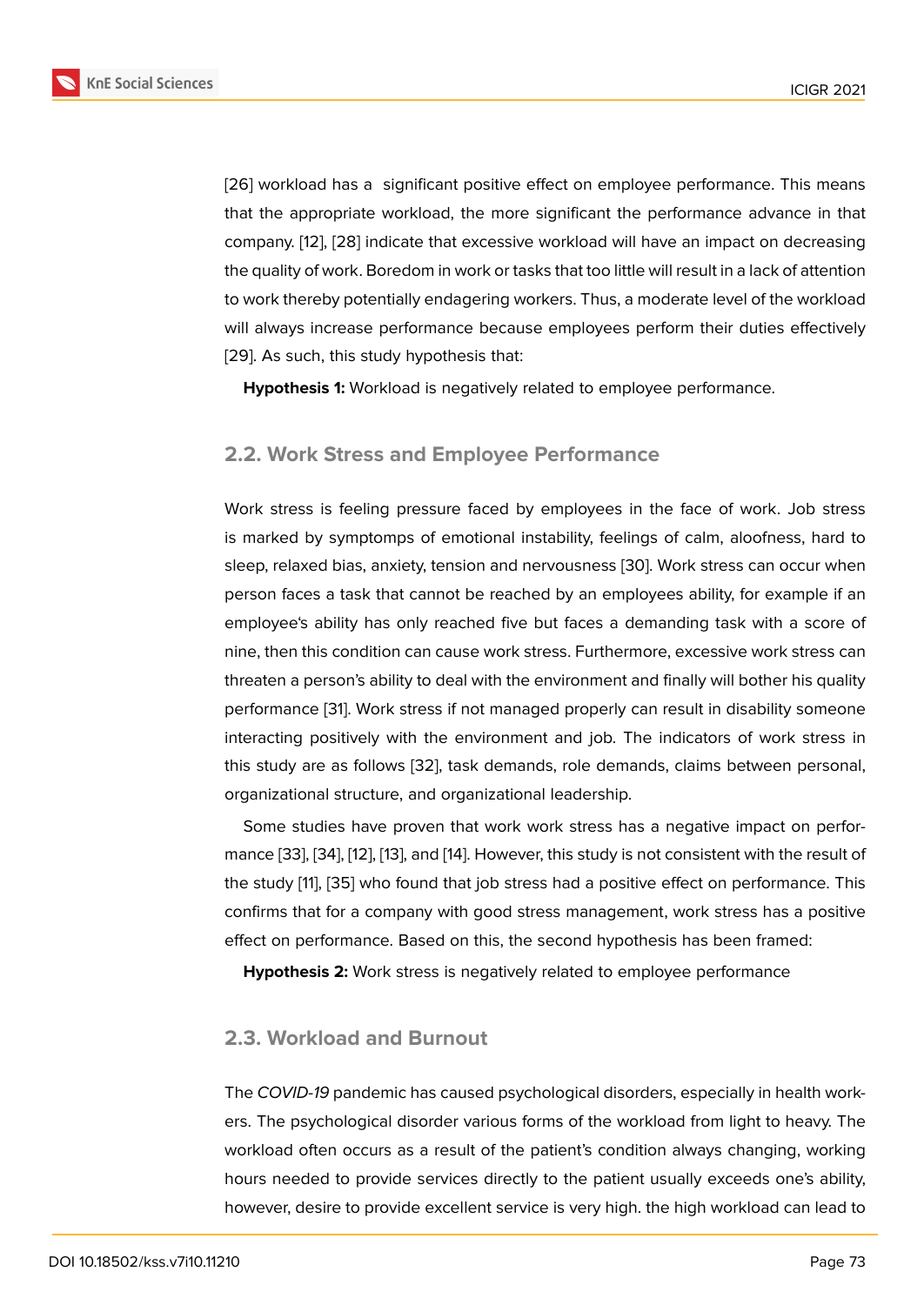bad communication between health workers and patients, the failure of collaboration between other health workers. The results of research [36] prove that workload has an effect on burnout to nurses. The same research was conducted by Siregar [37], and [19] proves that workload has positive effect on burnout of health workers.

**Hypothesis 3:** Workload is significantly related to bu[rno](#page-14-9)ut

#### **2.4. Work Stress and Burnout**

Research conducted by Nasrullah, et al (2020) on health workers in 8 islands in Indonesia states that 55% of health workers experience stress due to *COVID-19*, very severe stress levels of 0.8%, and mild stress levels of 34.5%. Healthcare providers are at higher risk of mental health during the Covid-19 pandemic. Sources of stress include extreme stress, fear of disease, feelings of helplessness, and trauma from watching *COVID-19* patients die alone triggering the risk of suicide of health workers. A survey of 2.132 nurses from all over Indonesia conducted by researchers from the Department of Mental Nursing, Faculty of Nursing UI together with the Research Division of the Indonesian Association of Mental Health Nurses from April to May 2020 showed that more than half of health workers experienced anxiety and depression, some even thought of suicide.

The consistent work stress faced health workers during *COVID-19* pandemic is likely to bring burnout. Work stress is a form of response both physically and mentally to changes in the work environment that are perceived to be disruptive and result in him being threatened. Prolonged work stress can lead to depression and if not addressed immediately and tends to take a long time can leave employees with burnout syndrome which is an emotional condition in which a person feels tired and saturated both physically and mentally, as a result of increased job demands [38]. The research conducted by [14] found that there is a significant positive effect between work stress on burnout in health workers.

**Hypothesis 4:** Work stress is significantly related to burnout

### **2.5. Burnout and Employee Performance**

Burnout is a physical, mental, and emotional exhaustion that occurs due to stress suffered in the long term, in situations that require high emotional involvement [10]. Burnout is a form of psychological tension or pressure associated with chronic stress, experienced by individuals from day to day and characterized by physical, mental, emotional exhaustion, and low self-esteem resulting in individuals feeling sepa[rate](#page-12-10)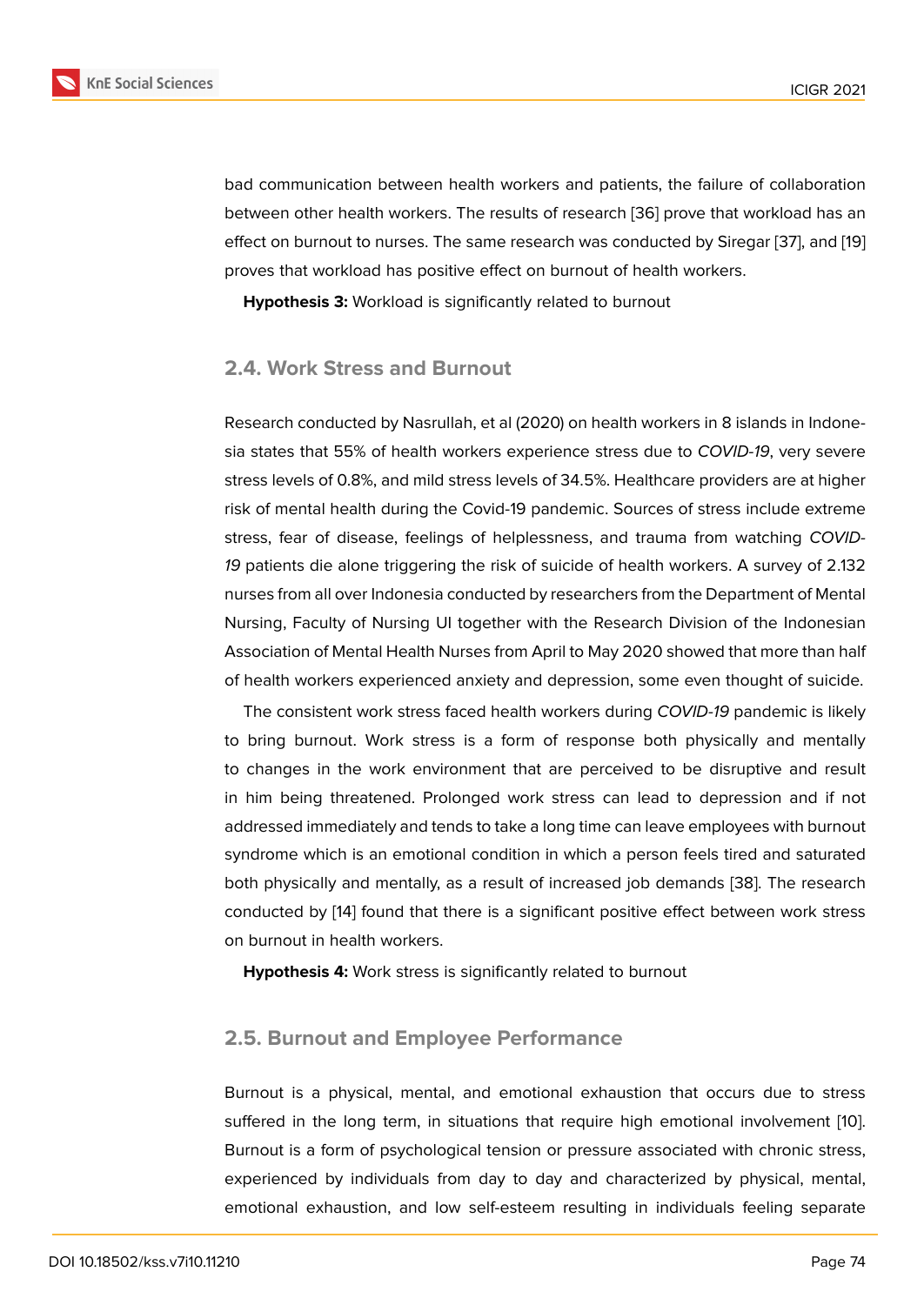from their environment. Previous studies [19], [20], [21] that examined the effect of burnout on employee performance, stated that workload has a significant relationship between a job burnout and employee performance. The burden of job or task that is felt heavy by employees will reduce the emplo[yee](#page-13-7)'s [per](#page-13-8)fo[rm](#page-13-9)ance. Individuals with burnout demonstrate a reduction in professional performance, greater probability of medical error, higher rates of absenteeism, lower commitment to a job, also burnout can give the greater probability of biological occupational injury [16].

**Hypothesis 5:** Burnout is negatively related to employee performance

**Hypothesis 6:** Burnout mediates the relationship bet[we](#page-13-4)en workload and employee performance

**Hypothesis 7:** Burnout mediates the relationship between .work stress and employee performance

Based on the description above, the conceptual framework of this research can be described in Figure 1 below:



<span id="page-5-0"></span>**Figure** 1: Research Conseptual.

### **3. Research Methods**

This type of research is a quantitative research using primary data in the form of a survey. The population in this study was health workers at Puskesmas Tikung Lamongan which numbered 68 people, consisting of 27 nurses, 23 midwives, 2 laboratories, 2 pharmacists, 1 nutritionist, and 13 staff. All of them became the research respondents. In this study, the data were obtained from a questionnaire survey that was distributed to health workers at the Puskesmas Tikung. The research variables consisted of exogenous variables including workload (X1) and work stress (X2); endogenous variables, namely employee performance (Y); and the intervening variable, namely burnout (Z).

The analysis of this study used path analysis with the help of the SPSS Program. Path analysis is a statistical analysis technique developed from multiple regression analysis.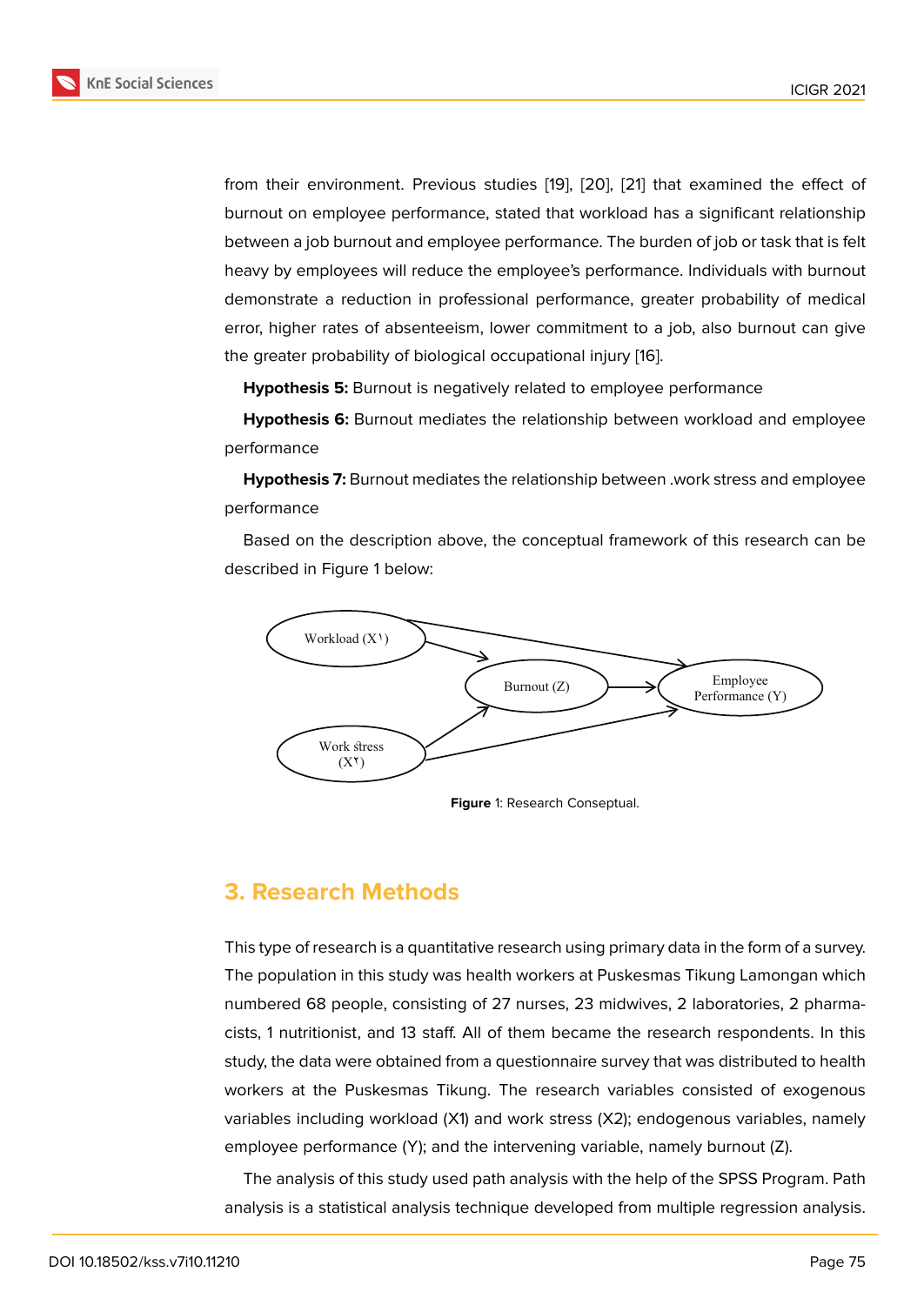The difference is that path analysis involves standard observational values. The path coefficient significant criterion is less than 0,05. Validity and reliability tests were also used to robust model and estimate.

## **4. Result and Discussion**

### **4.1. Characteristics of the Respondents**

The description of health workers in the Tikung Community Health Center is presented in Table 1.

| Characteristic               | Percentage (%)                 |  |
|------------------------------|--------------------------------|--|
| Gender                       | Male: 25 Female: 75            |  |
| Education                    | Diploma: 70,6 Sarjana:<br>14.7 |  |
| Age (30 – 40)                | 72,05                          |  |
| Work experience (6-10 years) | 80,9                           |  |
| Sample size $= 68$           |                                |  |

Table 1: Characteristic of Respondents.

The majority of respondents were female (75%). Most of them graduated with Diploma (70,6%). 72,05% of them were 30-40 years old. They work as the health workers in Puskesmas Tikung with 6 – 10 years of experience (80,9%). In general, health workers' profiles in the Puskesmas Tikung shows that they had a high potential in providing health care service to the community. They showed that the availability of health workers is still sufficient to meet the needs, with adequate educational qualifications at a relatively young age. The human resources at Tikung Health center are sufficient so that they are expected to be able to provide optimal health service to the community. Puskesmas care services were strongly associated with providing information and education about health. Improving health workers' quality in Puskesmas is needed to enhance patient satisfaction [39].

### **4.2. Desc[rip](#page-15-0)tion of Respondent's Answer**

Responses of health workers of workload variables (X1), work stress (X2), burnout (Z), and employee performance (Y) are presented in Table 2. The results of the validity and reliability test show that the items of variables were valid and the research instrument was reliable.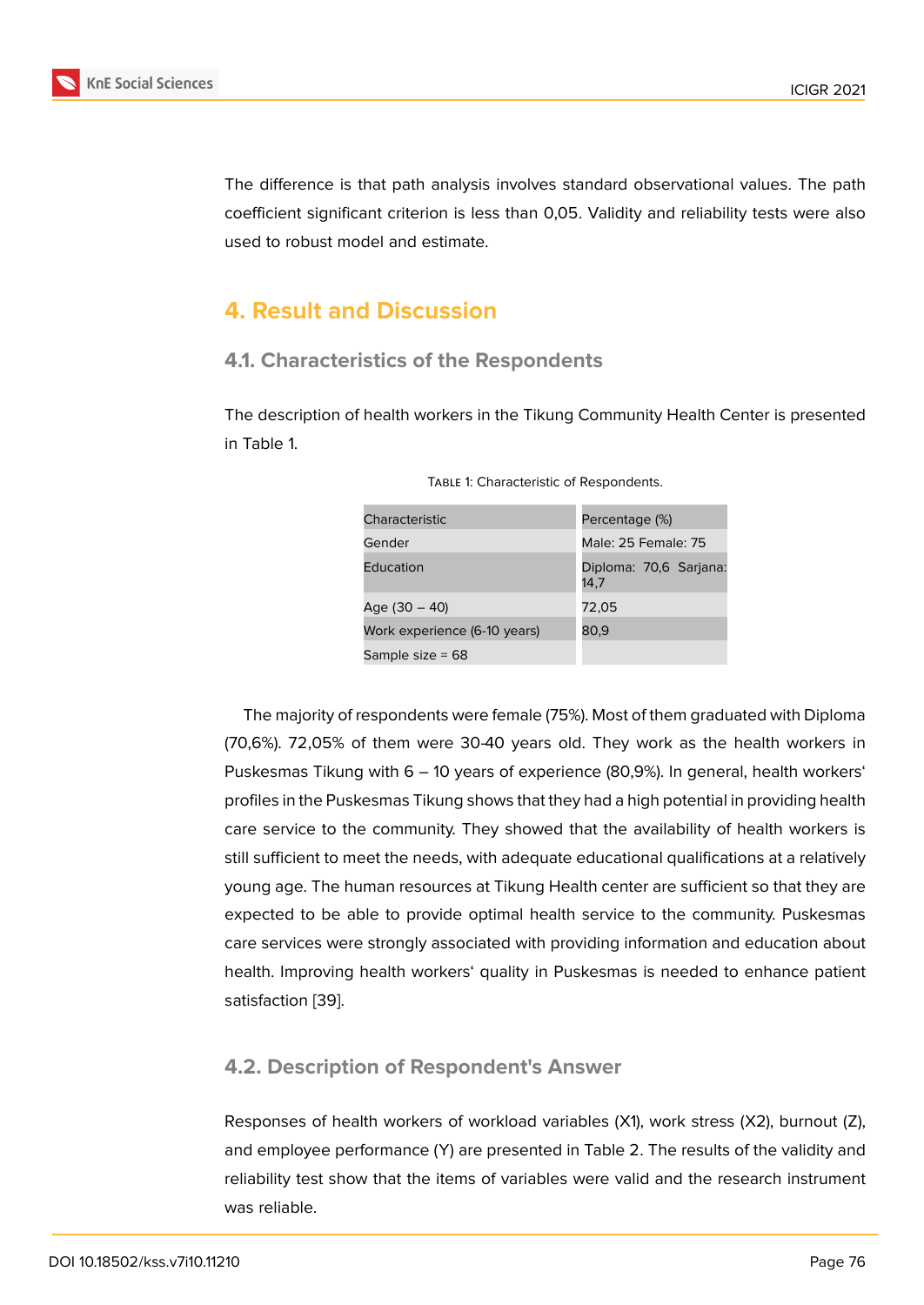| variable                 | Mean | Criteria $^a$ |
|--------------------------|------|---------------|
| Workload (X1)            | 4,02 | High          |
| Work stress (X2)         | 2,71 | Low           |
| Burnout (Z)              | 3,64 | High          |
| Employee Performance (Y) | 4,06 | High          |

Table 2: Variable Mean Score.

Cronbach alpha value is over 0,6

The mean score of workload health workers at Puskesmas in Tikung sub-district was 4,02, and it is included in the high category. This category indicates that health workers suffered workload at a high level, and they got many problems such as mental distraction, health instability, overnight shift lack of resting, job overloaded, and other additional tasks that are too much handled by one person.

The job stress of the health workers had an average value of 2,71, included in the low category. This score means that the health workers were successful manage their stress. Even though their job demands or pressures are high, they can cope with the work demands placed on them. They also understand which work priorities should come first and which should be postponed. They still could build cooperation with other units. This condition is supported by the management of Puskesmas in creating positive behavior in the workplace. If workers feel a threat or pressure at work or related to a job, they will discuss it with co-workers in a friendly manner. Good relationships with other individuals at Puskesmas had helped the health workers to operate work instruments properly, especially when dealing with critical patients. Building close relationships with patients are also necessary, especially nurses can receive information about the patient's conditions that a doctor might not know what about. This is useful, for example in the case of death, the nurses could use their knowledge about the patient's condition to take actions considered necessary for handling the corpse.

Burnout among health workers at Tikung Health Center was in the high category, which is represented by the mean value of 3,64. This score signifies that the burnout of the health workers emerged due to increased activity during the Covid-19 pandemic with the number of existing patients and not proportional to the number of existing nurses. This is recognized by health workers at Puskesmas Tikung because of the increasing number of patients so that health workers spend extra energy in providing health care to the patient. The results of this study also show that health workers are at the level of mild burnout. This is because health workers who are in high mobility and activity coupled with the use of PPE (Personal Protective Equipment). This is considered very burdensome for nurses, but it is an operational standard in carrying out health protocols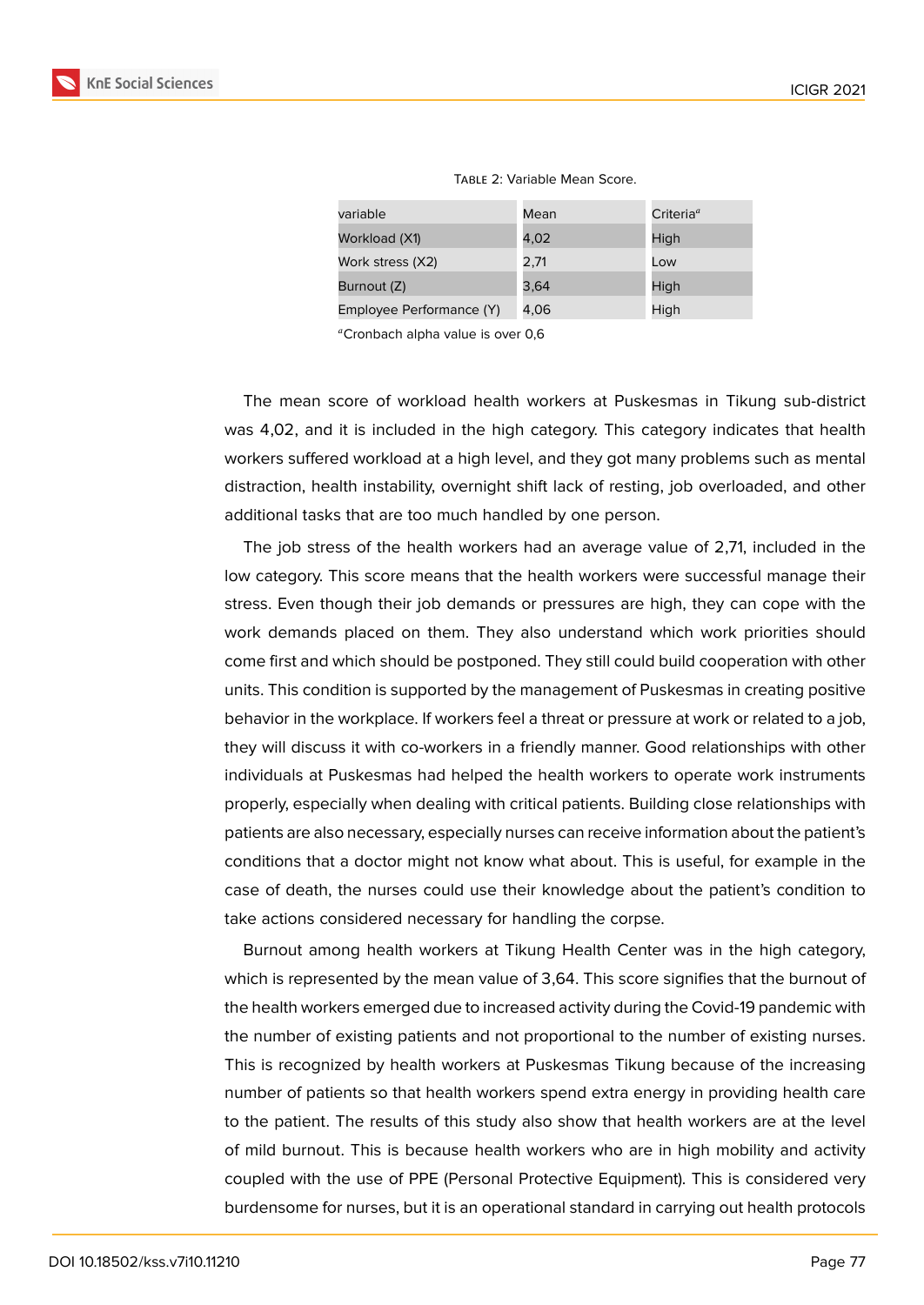so that they want to don't want it to be used. Health workers are workers at the forefront of dealing with *COVID-19* so it makes the health worker profession has a high level of burnout. The purpose of the burnout in this result is a decrease in body resistance due to the presence of excessive, monotonous physical work activity, and insufficient rest time.

The average score of health workers' performance is 4,06, and it is categorized as high. This category implies that the health workers at Tikung district Health Center had been able to manage work stress well. Although they still bear a high workload, they successfully control potential conflicts occurs with other individuals. As a result, they can perform their main task, authority, and responsibility optimally.

#### **4.3. Hypothesis Test**

The path analysis model in this study is formulated in Figure 1. This model is used to analyze the patterns of relationship between variables, and to examine the direct effect between workload (X1) and work stress (X2) on employee performance (Y), and indirect effects of workload (X1) and work stress (X2) on empl[o](#page-5-0)yee performance (Y) through burnout (Z). Initial tests were done to ensure that the model path was valid and feasible to use. The normality test was carried out with residual regression including multicollinearity and heteroscedasticity test. The overall testing results show that the model is proven feasible and robust to use to explain the relationship between variables. The result of data analysis ia shown in the path diagram that includes coefficient values between variables, as presented in Tables 3 and 4.

| $E$ ffect <sup>a</sup> | Path Coefficient | Sig   |
|------------------------|------------------|-------|
| X1Z                    | 0,610            | 0,000 |
| X2Z                    | 0,631            | 0,000 |
| X1Y                    | $-0.250$         | 0,049 |
| X2Y                    | $-0,241$         | 0,010 |
| 7 Y                    | $-0.421$         | 0,001 |

|  | TABLE 3: Results of Direct Effect. |  |  |
|--|------------------------------------|--|--|
|--|------------------------------------|--|--|

 ${}^a$ X1 = workload, X2 = work stress, Z = burnout, Y = employee performance

The path coefficient results in Table 3 show that workload has a positive and significant effect on burnout, with a coefficient value of 0,610 and a significance of 0.000. This result interprets that excessive workload can increase burnout. The result of this study confirms the previous studies of [37] and [19] found that workload positively influenced burnout.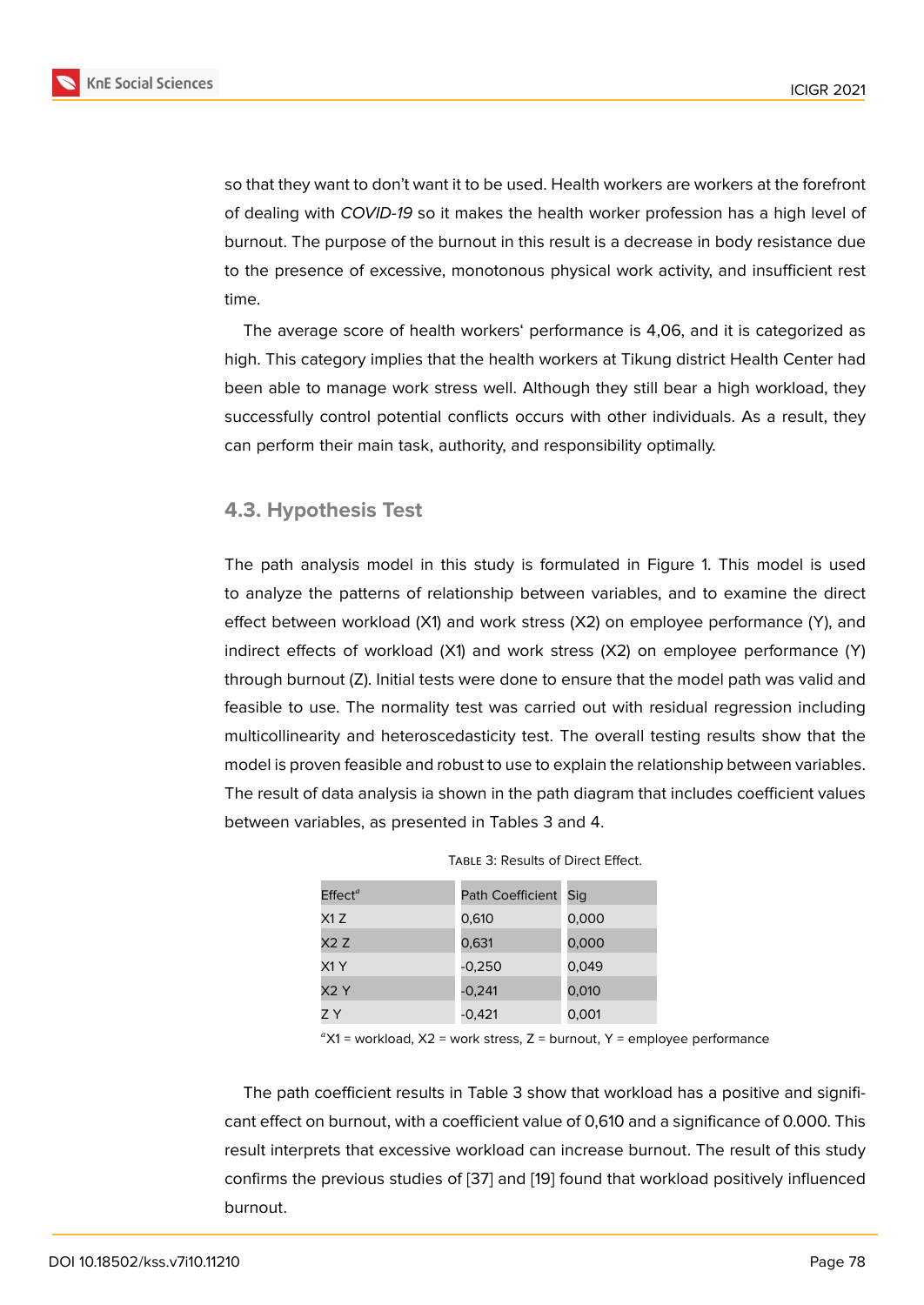The workstress had a positive and significant effect on burnout. Based on this result, it can be concluded that the higher the level of employee work stresses, it will have an impact on increasing excessive fatigue or burnout. Empirical evidence that is in line with the result of this study was provided by [14], who discovered that job stress positively affected burnout in health workers.

The result of path analysis for a direct relationship between workload and employee performance shows a significant negativ[e ef](#page-13-3)fect on employee performance. This result indicates that a high workload can create a low performance for health workers. This study is consistent with the findings of [13]. [27] concluded that disproportionate workload has an impact on the decline of employee performance. Likewise, the analysis result of job stress and employee performance showed a negative and significant relationship. It can be concluded that [th](#page-13-1)e [hi](#page-14-10)gher the work stress level, the lower performance of health workers. Some studies confirmed this result [33], [34], [12], [13], [14] where they found that job stress negatively affected employee performance.

Burnout is negatively related to employee performance. It can be declared that high burnout can reduce the quality of individual work. Otherwise i[f w](#page-14-6)or[ker](#page-14-7)s [bu](#page-13-0)rn[ou](#page-13-1)t [de](#page-13-3)creases, the health workers' performance gets improved. This result is consistent with [15], [20], [21], who found that burnout negatively and significantly influenced performance.

| $E$ ffect <sup>a</sup> | Path Coefficient | Sig   |
|------------------------|------------------|-------|
| X1Z                    | 0,610            | 0,000 |
| ΖY                     | $-0,421$         | 0,001 |
| X1 Z Y                 | $-0,257$         | 0,002 |
| X2 Z                   | 0,631            | 0,000 |
| Z Y                    | $-0,421$         | 0,001 |
| X2 Z Y                 | $-0,266$         | 0,006 |

 ${}^a$ X1 = workload, X2 = work stress, Z = burnout, Y = employee performance

The indirect relationship shows that burnout mediates the relationship between workload and employee performance. The result of the path analysis indicates that there is a negative and significant effect between workload on employee performance mediated by burnout (Table 4). This result confirms the study of [17] and [40], who stated that the indirect effect of workload on performance through the mediation of burnout was negative and significant.

The analysis result of an indirect effect of work stress on [em](#page-13-5)ploy[ee p](#page-15-1)erformance through burnout found a negative and significant effect. A previous study with the same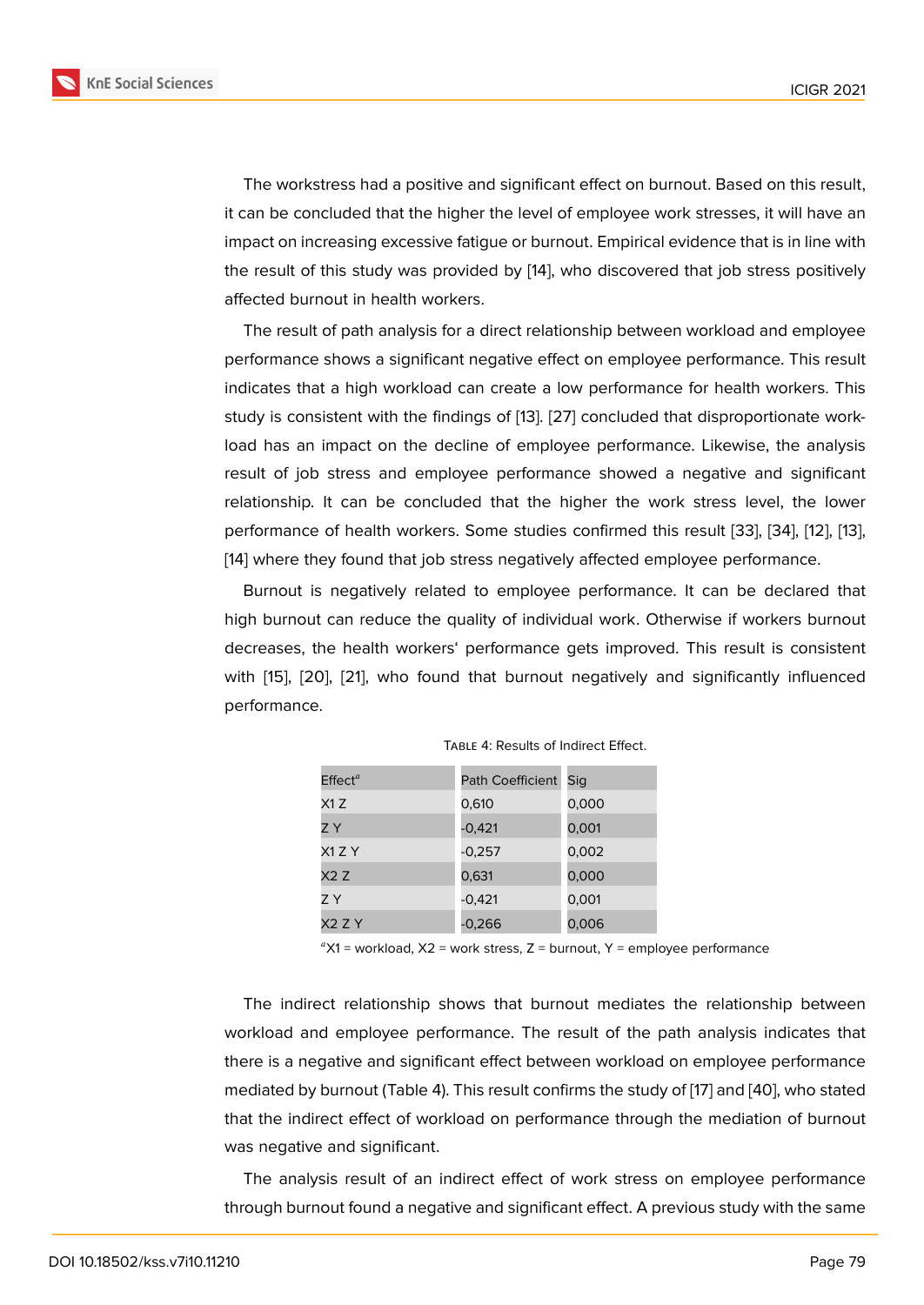result was conducted by [27] which revealed that burnout mediates the relationship between work stress and employee performance, and the relationship was negative and significant.

Overall, the result of thi[s st](#page-14-10)udy means that each workload, work stress, and burnout had a strong effect on health workers' performance at Puskesmas Tikung district. However, the workload might still be an obstacle due to limited adequate equipment and competent workers. In the past two years (2020 and 2021), the workload of health workers, especially nurses have increased sharply because the number of patients received by Puskesmas has increased. It is related when the number of positive cases increased sharply, the number of health workers at Puskesmas did not increase but instead decreased because some were exposed and had to be isoman. The task of health workers is tougher in addition to carrying out 3T, monitoring cases of selfisolation, also handling cases that arrive with limitations, including managing referrals to hospitals which are apparently not easy. Therefore, the human resources of Puskesmas must be strengthened to provide better upstream service in the health sector. In addition, workload and job stress at high levels can cause mental disorders, psychological anxiety, and fatigue on night shifts.

The workload feels heavy if it is not balanced with the appropriate amount of human resources. A high workload can increase burnout and might force the health workers to suffer psychological problems. The coefficients score of this hypothesis was 0,610. Therefore, the hypothesis that states the workload is significantly related to burnout is accepted. Working conditions in the form of task is not commensurate with the ability both physical, skill and available time, it will be a source of damage workers' performance. High and low workloads are related to the good and bad performance of health workers. relates to the low and high health workers performance. The result of the analysist on the hypothesis that workload is negatively related to employee performance obtained a path coefficient value of -0,250, and the hypothesis is supported.

The higher the work stress felt by employees, the more burnout felt by employees. Work stress will arise if there is a gap between an individual's abilities and the demands of his work. Thus the employee is unable to manage their level of stress which will have an impact on increasing the level of burnout. The analysis result shows that the effect of work stress on burnout is significant, and the obtained score was 0,631. It implies that the positive relationship between work stress and burnout was confirmed. Increased work stress in terms of referring patients to other polyclinic or to the support unit others, it causes the health worker's performance to decrease. The lower the work stress, the better the health worker's performance is increasing. It means work stress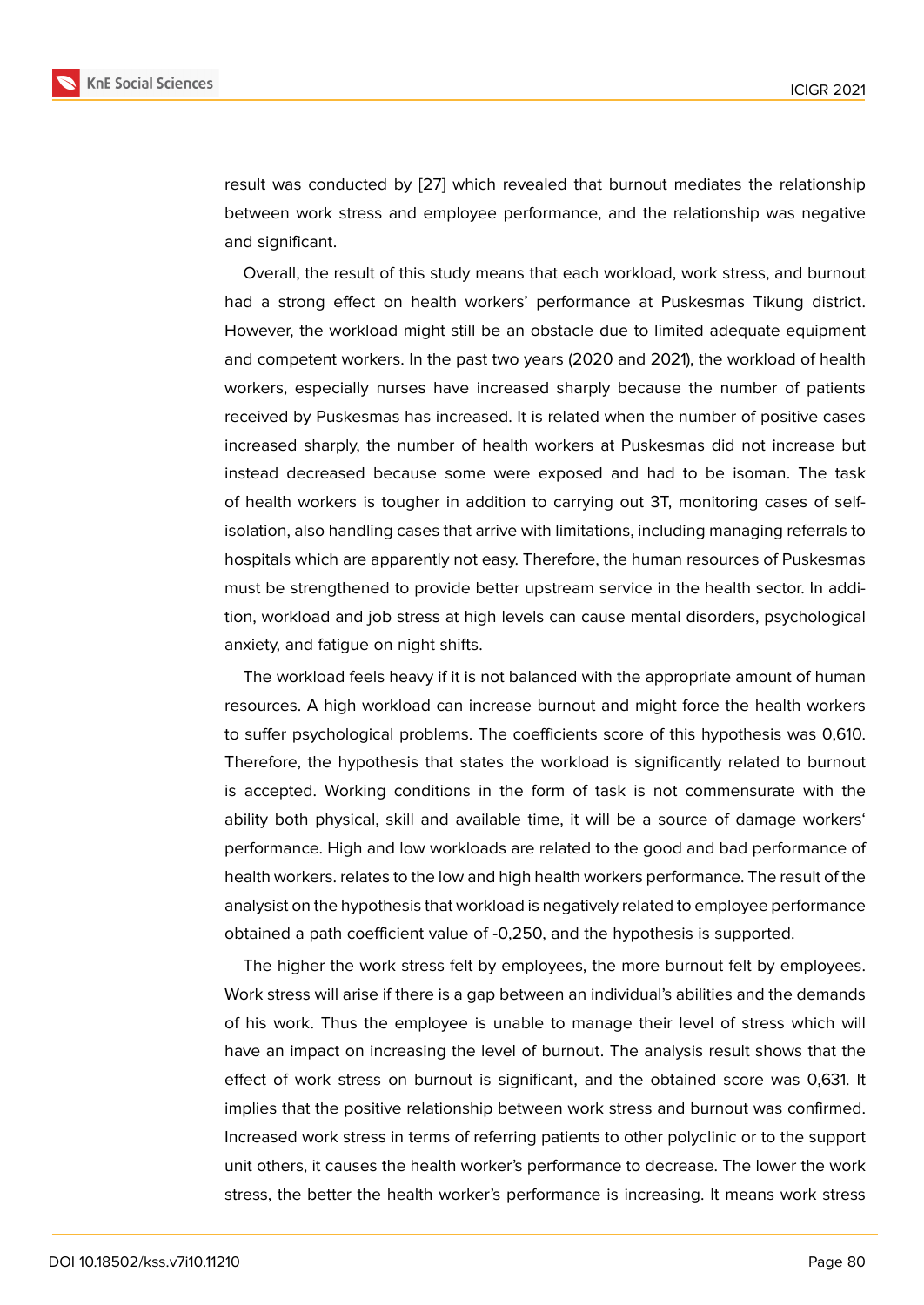

has a significant effect on employee performance, this can be proven by the test results hypothesis of -0,241. Based on this score, the hypothesis was proved.

The result of the hypothesis testing of an indirect effect of workload on employee performance through burnout obtained a value of 0,257, which was slightly higher than the result of hypothesis testing about the workload on employee performance with the score was 0,250. This result implies that the workload both in quantity and quality too much/little results in a low level of performance, which is followed by increasing burnout. Therefore, a high level of burnout mediates this relationship between workload and health workers' performance.

Path coefficient score of an indirect effect of work stress on employee performance by mediating burnout obtained a value of 0,266. It was greater than 0,241for the direct effect of work stress on employee performance. The health workers who are able to manage their stress level well, the pattern of life goals in a balanced way and does not interfere work routines, but it only occurred in the context of low burnout.

# **5. Conclusion**

Workload, work stress, burnout, and employee performance obtained a mean score of 4,02; 2,71; 3,64; and 4,06, respectively. Overall, the health workers are successful in dealing with work stresses themselves even though they have a heavy workload between their main tasks and workload additional work, especially during the Covid-19 pandemic.

The workload has a positive and significant effect on burnout and has a negative and significant effect on employee performance. This can be seen from the answers of health workers who felt that during the pandemic, they worked exceeding their capacity. The volume of tasks is large with the limited number of human resources cause the workload of health workers to be higher both in terms of physical and non-physical workload, and this is a trigger for increased burnout. In carrying out the main tasks every day with a high workload, health workers feel the disturbance psychological, mental health and exhaustion in work (night shift).

Work stress has a positive and significant effect on burnout. Work stress has a negative and significant effect on employee performance. Health workers' ability in managing work stress well has an impact on reducing burnout. Low work stress at the Puskesmas in Tikung district because the health workers do not experience difficulty in carrying out their duties, and are able to establish a good relationship with medical personnel others.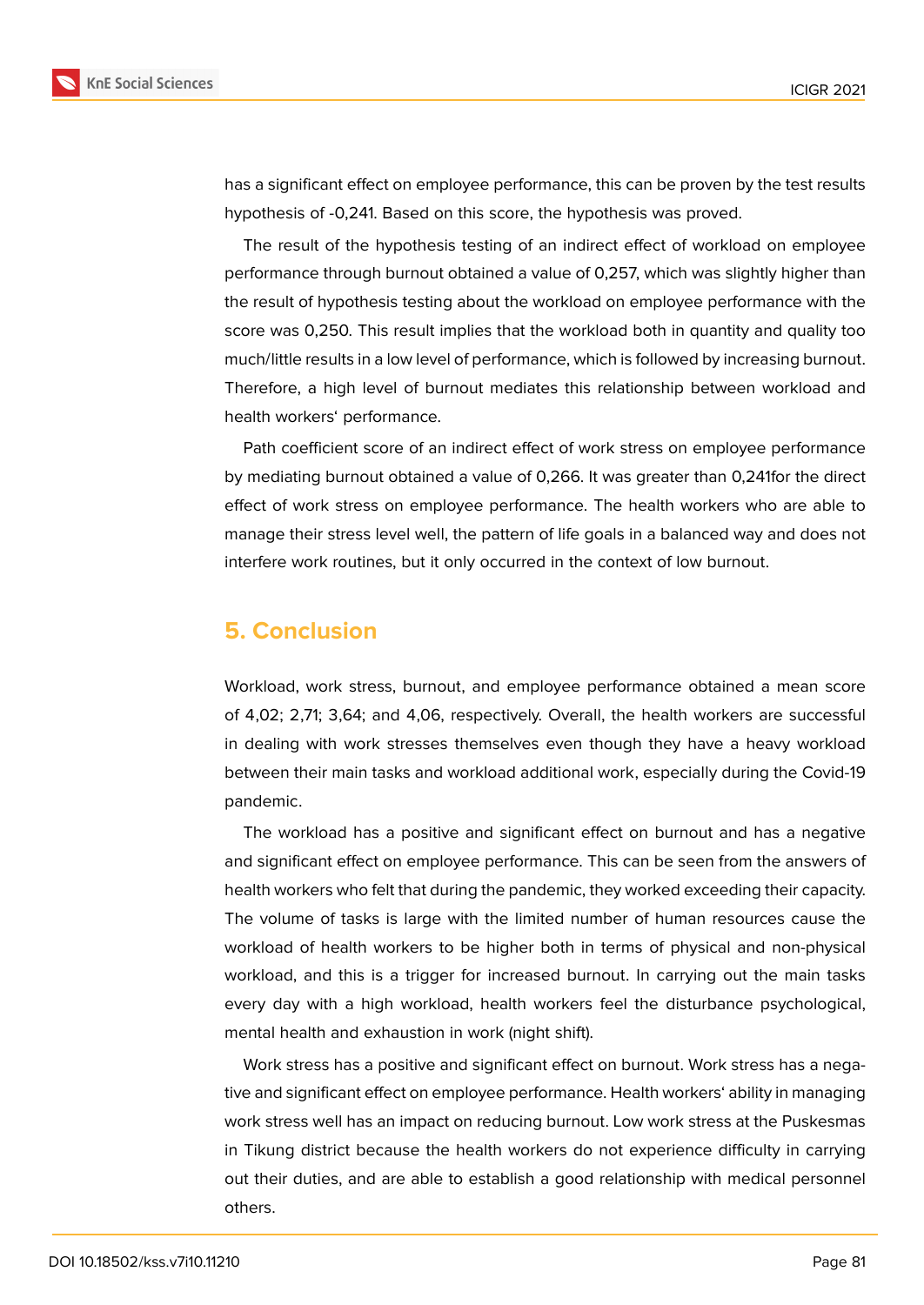

Workload and work stress have a negative and significant effect on health workers'

performance through burnout at Puskesmas in Tikung district. The mediating nature of burnout refers to an indirect effect that is partial mediation because the direct effect between workload and work stress on performance is also concluded to have a significant effect.

### **References**

- <span id="page-12-0"></span>[1] Mangkunegara M. Manajemen sumber daya manusia. PT Remaja Rosdakarya; Indonesia. 2017.
- <span id="page-12-1"></span>[2] Inegbedion H, Inegbedion M, Peter A, Harry L. Perception of workload balance and employee job satisfaction in work organizations. Heliyon. 2020;6:1-9.
- <span id="page-12-2"></span>[3] Zhang M, Zhang P, Liu Y, Wang H, Hu K, Meichen D. Influence of perceived stress and workload on work engagement in front-line nurses during Covid-19 pandemic. Journal of Clinical Nursing. 2021;30:1584-1595.
- <span id="page-12-3"></span>[4] Yanez-Araque B, Gomez-Cantarino S, Gutierrez-Broncano, S, Lopez-Ruiz VR. Examining the determinants of healthcare workers' performance: A configurational analysis during covid-19 times. International Journal of Environmental Research and Public Health. 2021;18(11):1-15.
- <span id="page-12-4"></span>[5] Razu SR, Yasmin, T, Arif TB, Islam MS, Islam SMS, Gesegew HA, Ward P. Challenges faced by healthcare professionals during the covid-19 pandemic: A qualitative inquiry from Bangladesh. Front Public Health. (9) 2021.1-11
- <span id="page-12-5"></span>[6] Ryusuke O, Mahyuni, LP. Determinant of nurse performance in the era of the covid-19 pandemic in Bali. Matrik: Jurnal Manajemen, Strategi Bisnis dan Kewirausahaan. 2021;15(1):52-63.
- <span id="page-12-6"></span>[7] Nasrullah D, Natsir M, Hasanah U et al. psychological impact among health workers in effort to facing the covid-19 in Indonesia. International Journal of Public Health Sciences. 2021;10(1):181-188.
- <span id="page-12-8"></span><span id="page-12-7"></span>[8] Gibson G, et al. Organisasi. Erlangga; Jakarta. 2009.
- [9] Susiarty A, Suparman L, Suryatni M. The effect of workload and work environment on job stress and its impact on the performance of nurse inpatient rooms at Mataram city general hospital. Scientific Research Journal. 2019;7(6):33-40.
- <span id="page-12-10"></span>[10] Robbins SP. Organizational behaviour. New Jersey: Pearson Education, Inc; 2012.
- <span id="page-12-9"></span>[11] Wollah MO, Rompas S, Kallo V. Hubungan antara stress kerja perawat dengan kinerja perawat di Instalasi Gawat darurat dan intensive care unit RSU Pancaran Kasih GMIM Manado. Jurnal Keperawatan. 2017;5(2). 47-58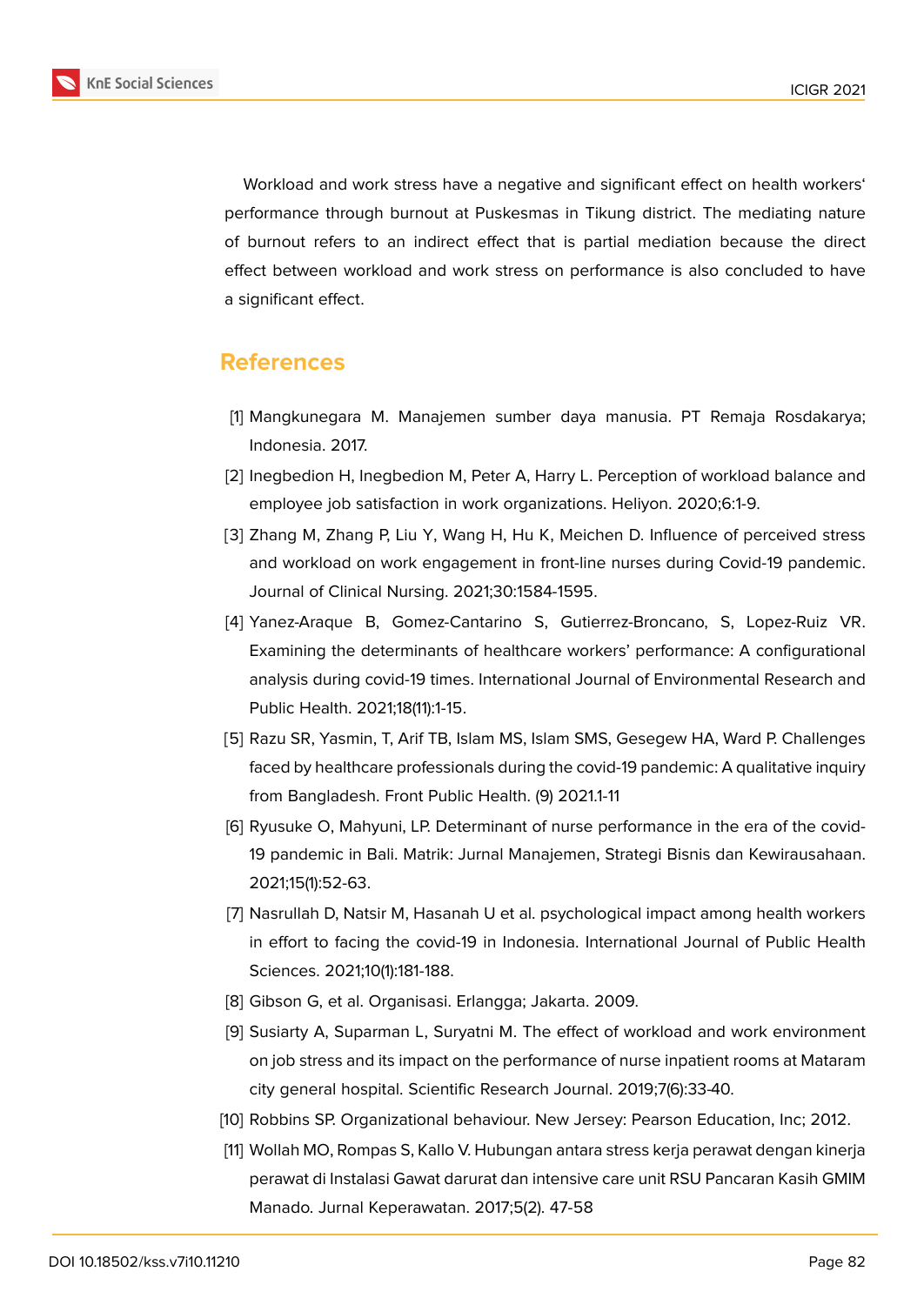

- <span id="page-13-0"></span>[12] Munandar A, Musnadi, S, Sulaiman S. The effect of work stress, workload and work environment on job satisfaction and it's implication on the employee performance of Aceh investment and one stop services agency. Proceeding of the First International Graduate Conference (IGC) On Innovation, Creativity, Digital, & Technopreneurship for Sustainable Development in Conjunction with The 6th Roundtable for Indonesian Entrepreneurship Educators 2018 Universitas Syiah Kual; Indonesia, 3 Oct 2018.
- <span id="page-13-1"></span>[13] Onsardi O, Sulastri S. The effect of work stress and workload on employee performance. OSF Preprints nvjqf, Center for Open Science; 2020.
- <span id="page-13-3"></span>[14] Rarastanti PD, Agustina TS, Sutiah, Hidayat AF. Job stress, job burnout and performance paramedics during the Covid-19 pandemic. Strada Jurnal Ilmiah Kesehatan. 2021;10(1):63-77.
- <span id="page-13-2"></span>[15] Fajriani A, Septiari D. Workload on employee performance with burnout. Journal of Applied Accounting and Taxation. 2016;1(1):9–14.
- <span id="page-13-4"></span>[16] Duarte I, Martins V, Pinheiro HC, Silva AR. Burnout among Portuguese healthcare workers during the Covid-19 pandemic. BMC Public Health. 2020;20:1-10.
- <span id="page-13-5"></span>[17] Maunder RG, Heeney ND, Strudwick G et al. burnout in hospital-based healthcare workers during Covid-19. Sciences Briefs of the Ontario Covid-19 Science Advisory Table. 2021;2(46):1-24.
- <span id="page-13-6"></span>[18] Asgari L, Shirkosh SS, Haghshenas F. The effect of job burnout on the performance of the employees of the justice. Revista Publicando. 2018;5(14):397-417.
- <span id="page-13-7"></span>[19] Fajriani A, Septiari D. The effect of workload on employee performance with burnout as a mediation variable. Journal of Applied Accounting and Taxation. 2016;1(1):9-14.
- <span id="page-13-8"></span>[20] Zaid WM. The impact of job burnout on the performance of staff member at King Abdul-Aziz University. International Journal of Business and Social Science. 2019;10(4):126-136.
- <span id="page-13-9"></span>[21] Lemonaki R, Xanthopoulou D, Bardos AN, Karademas EC, Simos PG. burnout and job performance: A two-wave study on the mediating role of employee cognitive functioning. European Journal of Work and Organizational Psychology. (30)5 2021. 692-704
- <span id="page-13-10"></span>[22] Asamani JA, Amertil NP, Chebere M. The influence of workload levels on performance in a rural hospital. British Journal of Health Care Management. 2015;21(12):577-586.
- [23] Shah SS, Jaffari AR, Aziz J, Ejaz W, Ul-Haq I, Raza SN. Workload and performance of employees. Interdisciplinary Journal of Contemporary Research in Business. 2011;3(5):256-267.
- <span id="page-13-11"></span>[24] Gawron VJ. Workload measures.  $3^{rd}$  ed. Taylor and Francis; Francis. 2019.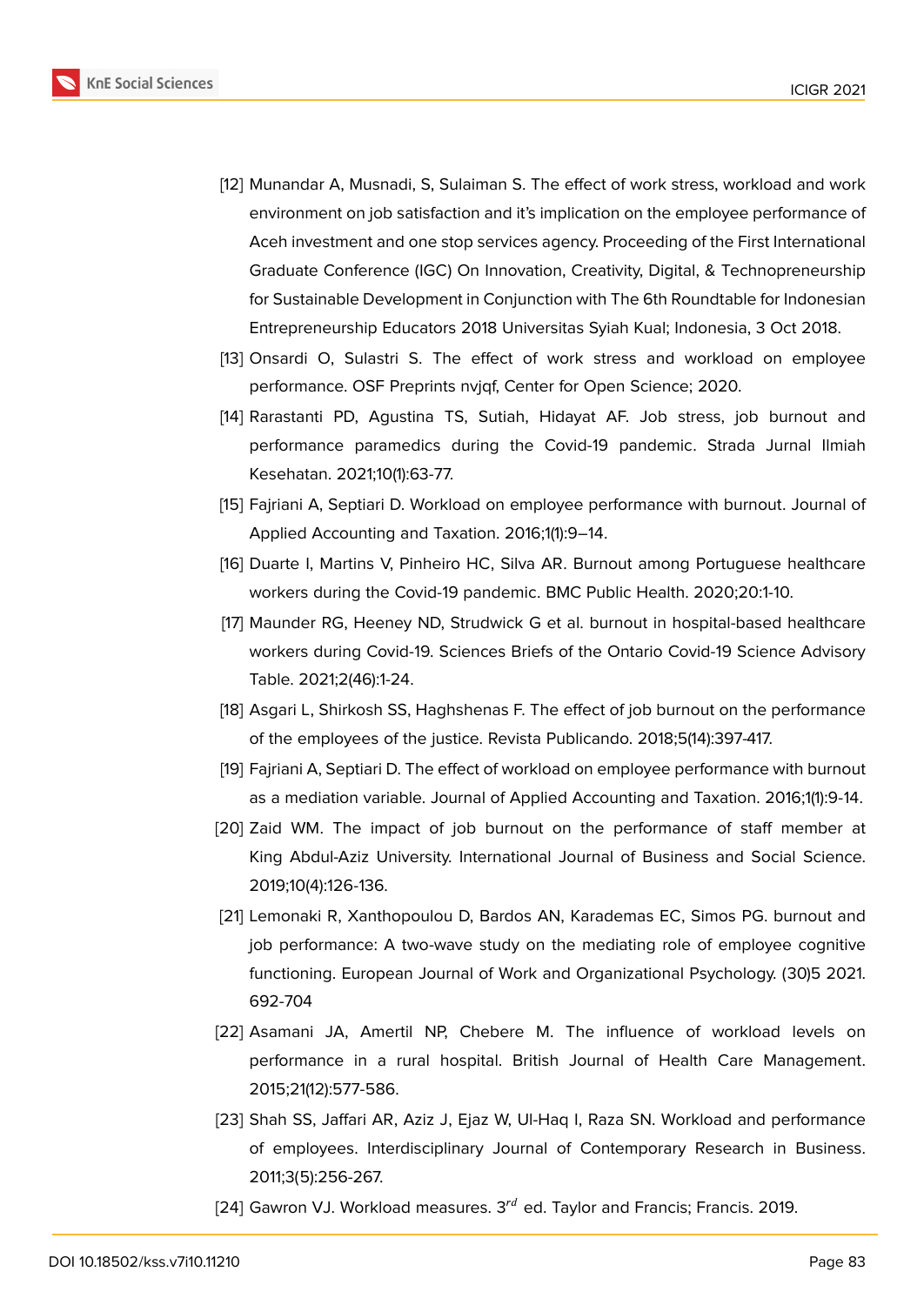

- <span id="page-14-0"></span>[25] Sedigheh S, Seyyed AMN. Prediction of job satisfaction and burnout on criminal judges based on Skycap. Psychology and Behavioral Science International Journal. 2018; 9(5): 1-7.
- <span id="page-14-1"></span>[26] Ashar SN, Akbar Z, Zulfikar S, Chamidah D, Siregar R. The effect of workload on performance through time management and work stress of educators. Proceedings of International Conference on Industrial Engineering and Operations Management. March 11 2021.
- <span id="page-14-10"></span>[27] Silaban RL, Handaru AW, Saptono A. Effect of workload, competency, and career development on employee performance with organizational commitment intervening variables. The International Journal of Social Sciences World. 2021;3(1):294-311.
- <span id="page-14-2"></span>[28] Ukwadinamor CU, Oduguwa AS. Impact of work overload and work hours on employees performance of selected manufacturing industries in Ogun State. IOSR Journal of Business and Management. 2020;22(11):16-25.
- [29] Omar MK, Aluwi AH, Fauzi MWM. Work stress, workload, work-life balance, and intention to leave among employees of an insurance company in Malaysia. International Journal of Business, Economics and Law. 2020;21(2):70-78.
- <span id="page-14-3"></span>[30] Elmi F. Telisik manajemen sumber daya manusia. Jakarta: Mitra Wacana Media.2018
- <span id="page-14-4"></span>[31] Bhui K, Dinos S, Galant-Miecznikowska M, Jongh B, Stansfels S. Perception of work stress causes and effective interventions in employees working in public, private and non governmental organisations: A qualitative study. BJ Psychology Bulletin. 2016;40(6):318-425.
- <span id="page-14-5"></span>[32] Dewi RS, Riana, IG. The effect of workload on role stress and burnout. Journal of Multidisciplinary Academic. 2019;3(3):1-5.
- <span id="page-14-6"></span>[33] Shabbir B, Naqvi R, Jinnah MA. Impact of workload and job complexity on employee job performance with the moderating role of social support and mediating role of job stress: A study of travel agencies in Rawalpindi, Islamad and AJK. Journal of Accounting and Marketing. 2017;6(1):1-7.
- <span id="page-14-7"></span>[34] Yosiana Y, Hermawati A, Mas'ud MH. The analysis of workload and work environment on nurse performance with job stress as mediation variable. Journal of Socioeconomics and Development. 2020;3(1):37-46.
- <span id="page-14-8"></span>[35] Utari T, Wediawati T, Athalets F. The effect of stress and workload on employee performance in the division maintenance department PT Indominco Mandiri in Bontang. Technicium Social Science Journal. 2021;22(1):35-44.
- <span id="page-14-9"></span>[36] Mirani N, Sumardi S. Hubungan beban kerja dan stress kerja dengan kelelahan kerja pada perawat di Instalasi bedah sentral RSUD Kota Langsa Tahun 2019. Jurnal Edukes. 2019;3(1) 25-37.